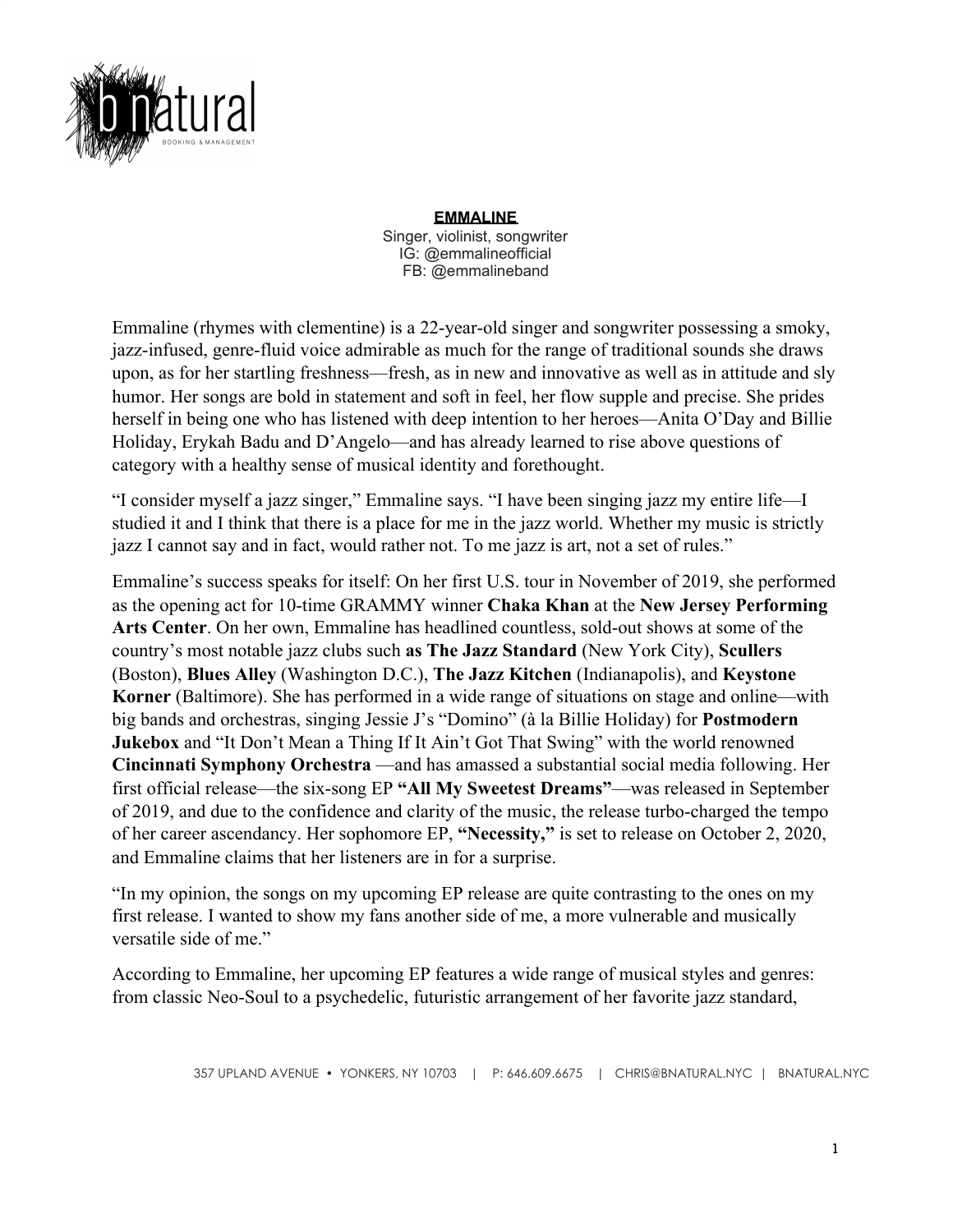"You Don't Know What Love Is." Emmaline makes an even bolder statement with "Necessity," the title track of the EP, by showing off her immaculate vocal control and technique in a reflective guitar and vocal duo performance. Though acoustic ballads aren't conventionally considered for title tracks, it's clear that Emmaline has no intention of doing anything by the books.

"I wanted to flip the script with the Necessity EP and show myself and others that you don't need to do things in a conventional or predictable way to achieve your dreams. I self-produced the entire record by myself with my guitarist, Ryan Mondak, recorded it in my home studio with my friends and funded the whole record by myself. The process was completely organic and completely me. I've never felt more myself."

Her story thus far: Emmaline hails from Anderson, Indiana—an hour northeast of Indianapolis—where she grew up in a musical family; her father, a jazz pianist, her mother, a journalist, and both siblings musicians as well. She credits the lack of distractions in what was a primarily rural environment for honing her focus early.

"I think that kind of solitude, being out in the country, played a big part in my musical growth. From the time I was very young, we would sit at home in the evenings and play music or have these listening parties in our bonus room upstairs—my dad had a record player and the majority of what we listened to was mainly jazz: big band music and also solo artists like Chet Baker and Bill Evans, and R&B and soul and more modern things, like Brian McKnight and Lalah Hathaway and Erykah Badu."

Emmaline began violin lessons at the age of four with a local teacher, recalling "I'd always be so nervous and shy about going to my lessons, but when we were actually making music and working on how to actually play my instrument, it made me really excited and motivated to practice." She still plays the violin yet considers her interest in singing as the turning point that led her to her career path.

"I always loved to sing. I remember, I must've been about eight years old, I asked my dad, 'How can I become a better singer?' He gave me this record by Take 6 with a cover of the Donny Hathaway song, 'Some Day We'll All Be Free,' featuring Lalah Hathaway. He said, 'Listen and learn how to sing the entire song exactly how they sing it—word for word, note for note—that's where you should start.' That was the first song I ever worked on all the way through. Even though I was just singing it to myself, I felt I had accomplished something very important, something I had never tried to do before!"

## Upon graduating high school, Emmaline entered **University of Cincinnati's famed**

**College-Conservatory of Music (CCM)**, first focusing on violin performance, then commercial music production, and eventually settling into the jazz program in her sophomore year. She began to develop her own songwriting skills—from "writing little songs here and there, mostly just lyrics and melody because I didn't play a chord-based instrument"—to writing her first complete song as an academic assignment. "It was called 'Kingdom Come.' Just another melodramatic, break- up song waiting to be written, but I heard it all the way through, the overall sonic quality with drippy, reverbed guitar and sparse drums, almost timpani-like. Very cinematic."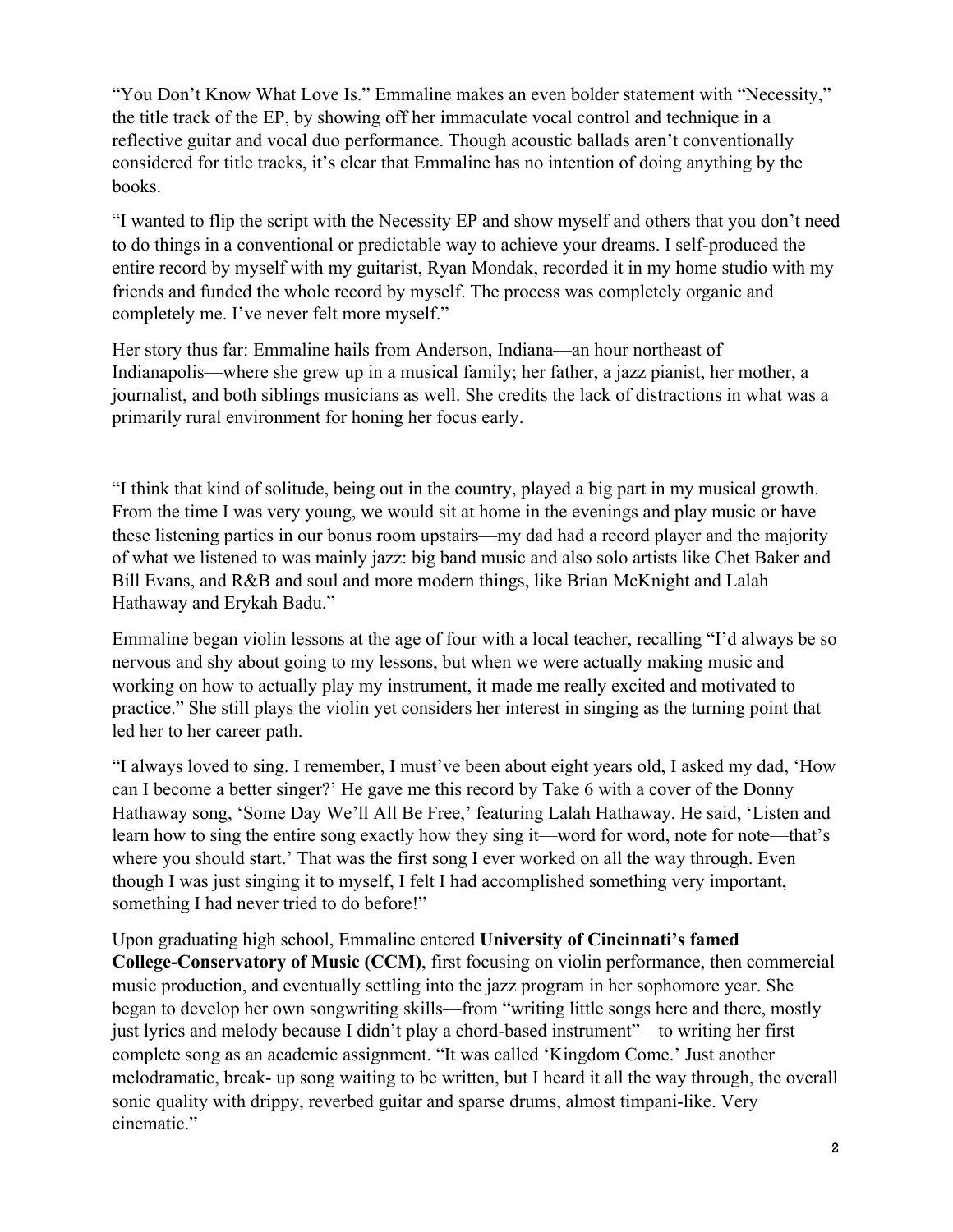Emmaline's ensuing experience at CCM was challenging as she was the school's sole female jazz major at the time, but as she reports, her real-world experience, building her own career online, eventually proved more educational and valuable than what she was learning in the classroom.

"Promoting myself as a musician on social media was something I was not taught in school. It was my own idea. From the very beginning, when I decided to be a vocalist and a songwriter, I knew that I needed a fanbase if I wanted this to work. And so far, I have been able to do that by posting my music on Instagram and Facebook. People immediately started responding. It's been very encouraging. My social media presence made it possible for me to create my first recording ["All My Sweetest Dreams"]. I started a Kickstarter campaign for \$25,000, which eventually received more than \$41,000 from my fans, which gave me the ability to release my first EP independently!"

Co-produced by Emmaline and featuring songs she wrote or co-wrote, "All My Sweetest Dreams" made for a bold and melodically lush debut. It was produced by veteran producer **Jason Olaine** (**Roy Hargrove, Dave Brubeck, Bad Plus**, etc.) and co-produced by Emmaline herself, her guitarist **Ryan Mondak**, and noted jazz producer **Seth Abramson**. A seasoned group of jazz players—many of whom were part of trumpeter Roy Hargrove's funk ensemble RH Factor—contributed, including trumpeter **Maurice Brown**, saxophonist **Jacques Schwartz-Bart**, keyboardist **Bobby Sparks II**, bassist **Ben Williams**, drummer **Jason "JT" Thomas**, plus a string quartet (featuring Emmaline as the first violinist), and Mondak on guitar.

The recording sessions took place in Brooklyn, NY at **Strange Weather** the same week that Jazz at Lincoln Center presented its memorial concert in tribute to Roy Hargrove. At the forefront of "All My Sweetest Dreams," of course, is Emmaline's voice: a singular lyrical instrument in its own right, immediately recognizable, at times playful, and always poised and confident. Such is the precision in her singing ability—her perfect pitch notwithstanding—that she delivered all her vocal tracks, lead and background, in one afternoon, each demanding no more than one take.

The process of creating her upcoming sophomore EP release, "Necessity" poses a great contrast to that of her first release. Emmaline and her crew recorded the entire album in merely two days at her newly built home studio in Cincinnati, Ohio, during the COVID-19 pandemic.

"Originally, I was planning on recording the Necessity EP at a really great studio in my hometown. But once COVID hit, my studio dates continued to get pushed back and by the time June rolled around, it began to look like I would never be able to record the album."

After talking it over with her guitarist and studio engineer, Ryan Mondak, Emmaline began to craft a different plan. She built her own vocal booth, soundproofed her entire basement and began preparing to record the EP from the comfort of her home with Mondak as her studio engineer.

"We had to roll with the punches and adapt to the circumstances. I'd been wanting to transition into recording primarily from my home for a while, and this seemed like the perfect opportunity to take that step. The whole recording process just felt right. The instrumentalists on the **Necessity EP** are all musicians in my touring band, we've been playing together for around 2½ years now—we're all great friends too, which made the recording process even more special."